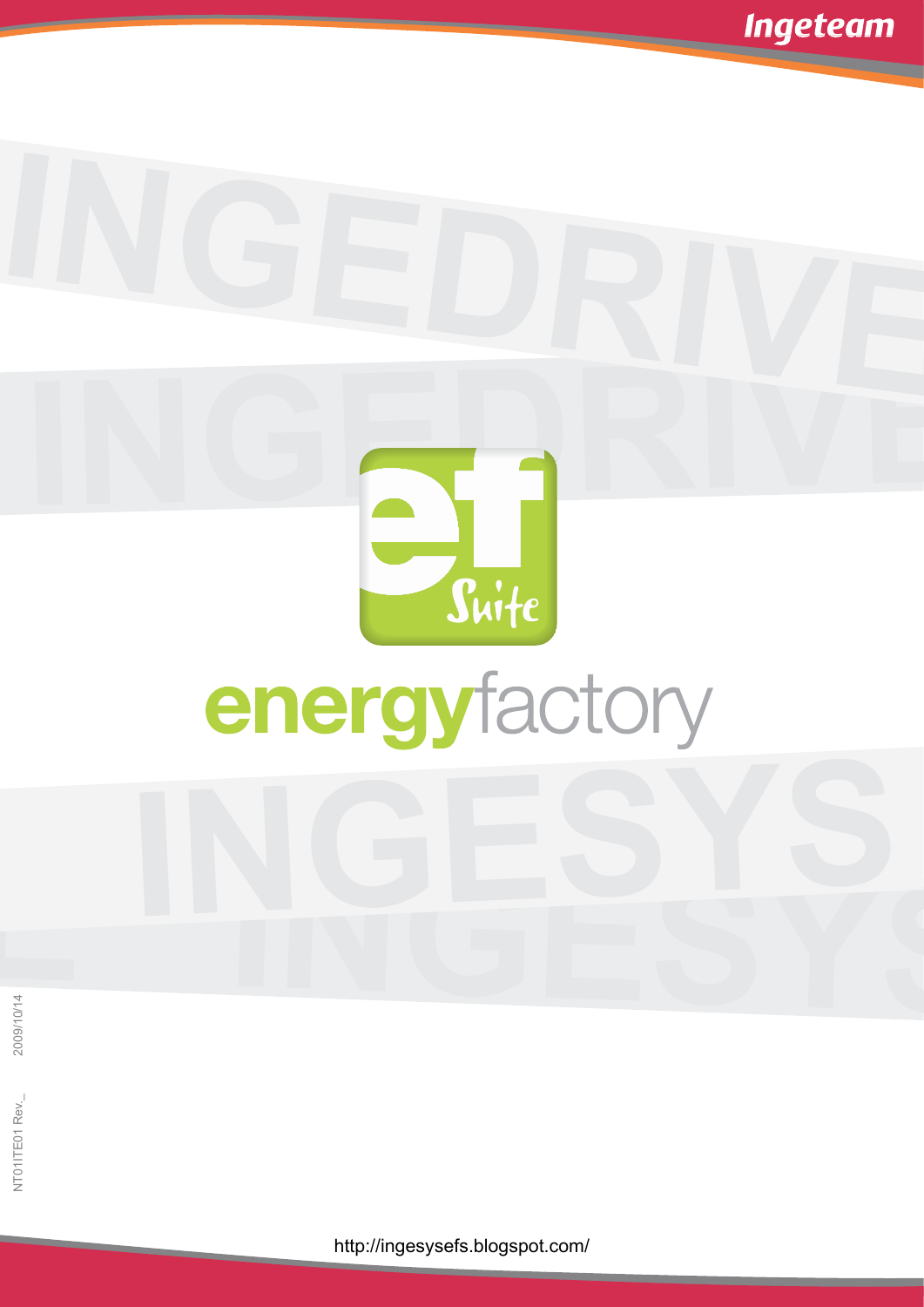**Ingeteam Technology** is pleased to announce the release of energyFactorySuite 2.0 - a comprehensive suite of tools for modeling, configuring and commissioning IEC 61850 and IEC 61400-25 systems.

*energyFactorySuite 2.0* is a comprehensive suite of tools designed to simplify IEC 61850 and IEC 61400-25 system engineering, configuration and commissioning.

Unlike any other SCL (Substation Configuration Language) engineering tool on the market, *energyFactorySuite* focuses on providing you with the means to create, modify and configure information models quickly and easily. *energyFactorySuite* not only hides the XML syntax behind the SCL files, but also provides advanced mechanisms to manage complex information models. This article describes the key features of *energyFactorySuite.*

# **IED1 modeling: iedFactory**

- **Dictionary with complete set of information model templates.** 

*INGESYS*® *eFS<sup>2</sup> includes all of the logical nodes, and data types defined in IEC 61850-7-3, IEC 61850-7-4, IEC 61850-7-410, IEC 61850-7-420 and IEC 61400-25-2. Hence, you not need to manually type in any data type that already exists in these standards.*

| <b>By</b> TedFactory                                                                       |                                                       |                    |     |   |                             | 口回区 |
|--------------------------------------------------------------------------------------------|-------------------------------------------------------|--------------------|-----|---|-----------------------------|-----|
| (the Edit De2CSYSIT BV2CSYSIC3 Ingeteen TD Ecols Fayorbes Help                             |                                                       |                    |     |   |                             |     |
| $G = \begin{bmatrix} 2 & 2 & 4 \\ 4 & 6 & 0 \end{bmatrix}$ (2) $\frac{34}{16}$ 8 ask 7 ype | $\geq 00$                                             | × d                | 日回り |   | <b>TRANSMER SEX 22 X 12</b> |     |
| <b>INGESTSO IT Toolbar</b>                                                                 |                                                       |                    |     |   |                             |     |
| Model Herardty Ed Data Type Template Ed Ingelean News                                      |                                                       |                    |     |   | + ## ED61400 25Tenplate     | ۸   |
|                                                                                            |                                                       |                    |     |   | E FM ED61950Template        |     |
| $\sim$<br>energyFactorsSuite                                                               |                                                       |                    |     | v |                             |     |
| <b>Bill View1</b>                                                                          |                                                       |                    |     |   | E IN ANCR                   |     |
|                                                                                            | Nº Reference Name Description pliddess: Value Up Down |                    |     |   | B IN ARCO                   |     |
|                                                                                            |                                                       |                    |     |   | E IN ATCC.                  |     |
|                                                                                            |                                                       |                    |     |   | E IN AVEO                   |     |
|                                                                                            |                                                       |                    |     |   | E IN CALH                   |     |
|                                                                                            |                                                       |                    |     |   | BIN CCSR                    |     |
|                                                                                            |                                                       |                    |     |   | $\otimes$ N CLO             |     |
|                                                                                            |                                                       |                    |     |   | E IN OPDW                   |     |
|                                                                                            |                                                       |                    |     |   | as IN court                 |     |
|                                                                                            |                                                       |                    |     |   | E IN GAPC                   |     |
| Element Details   11 System Log   Q. Search Results 1   Q. Search Results 2                |                                                       |                    |     |   | $\mathbb{R}$   $\sqrt{660}$ |     |
| <b>Volum</b><br>Name:                                                                      |                                                       |                    |     |   | E IN GSAL                   |     |
|                                                                                            |                                                       |                    |     |   | <b>BIN</b> LABO             |     |
|                                                                                            |                                                       |                    |     |   | $E$ N HM                    |     |
| Z)                                                                                         |                                                       |                    |     |   | <b>E IN ITO</b>             |     |
|                                                                                            |                                                       |                    |     |   | $\otimes$ <b>N</b> ITOO     |     |
| Dezonon ero (1.1.6) - Ready                                                                |                                                       | SANGUESA A MANAGER |     |   |                             |     |

- **IED database for reusing models in new devices.**

*You can create new IEDs by using the data type templates of other devices in the database. INGESYS*® *eFS allows two IEDs to share data type templates and also lets you create new types based on existing ones.* 

*You can use drag and drop or copy and paste logical devices, logical nodes and/or datasets inside one IED or between IEDs.*



# - *Information model extensions*

*INGESYS*® *eFS allows you to create new data types or to modify existing ones with new non-standard elements.* 



# - **Importing IEDs from ICD, CID or SCD files.**

*INGESYS*® *eFS allows to import SCL files to create new IEDs or to update existing IEDs in the database.*

*You can configure the importing process options to select which sections of the SCL file must be imported: initial values, control blocks, datasets, etc.* 

*The importing process can highlight differences between an existing IED in the database and the new SCL file to import. Hence, you have complete control of IED updates based on SCL file modifications.*

# - **Exporting IEDs to ICD or CID files**

Once the device has been modeled, you can decide which SCL elements should be included in the exported file.

1 IED: Intelligent Electronic Device acronym. 2 eFS: energyFactorySuite.

http://ingesysefs.blogspot.com/

2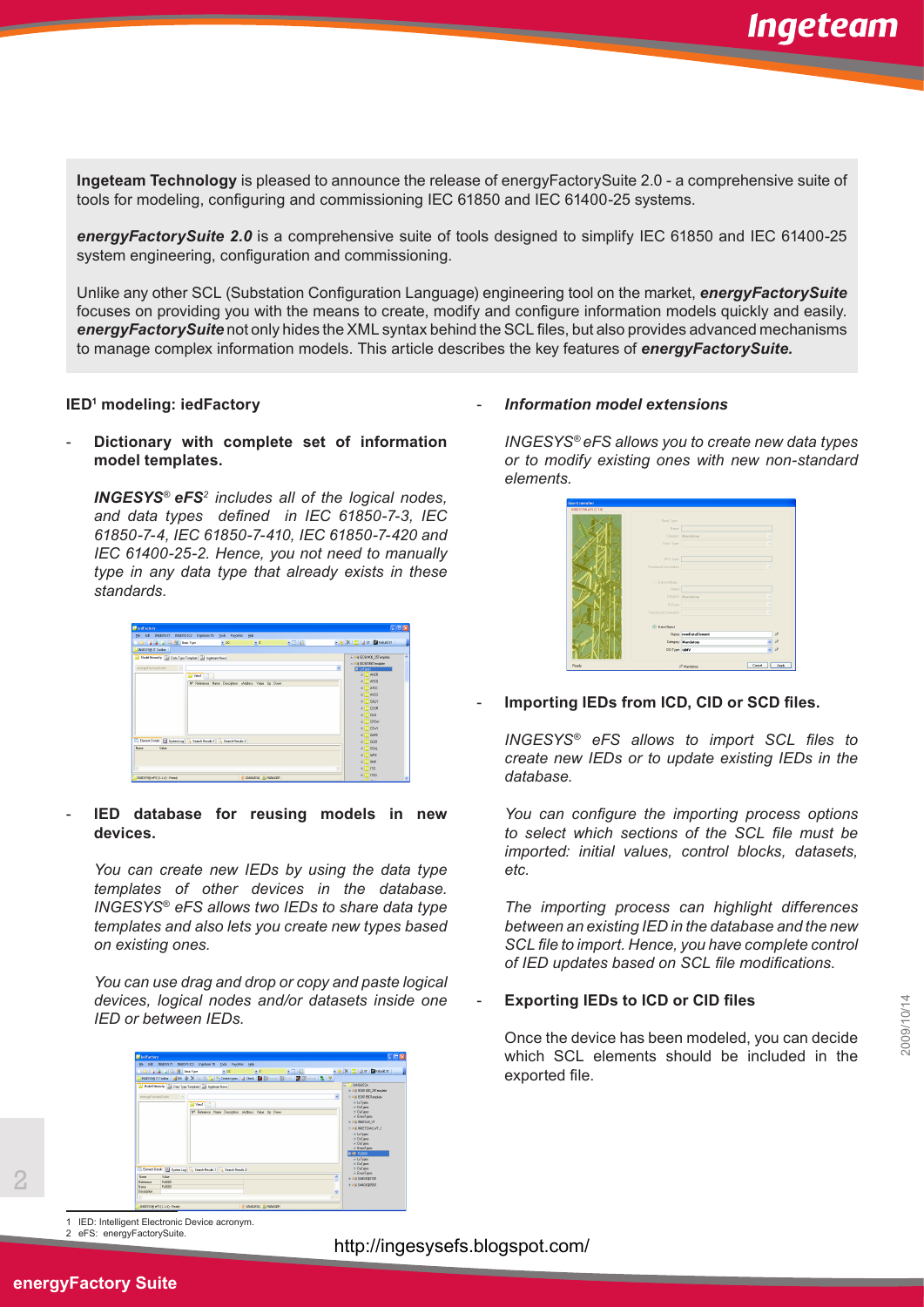## **IED configuration: iedFactory**

INGESYS® eFS offers a set of features for slashing configuration times:

#### - **Advanced filtering mechanisms**.

Information models hold several types of information depending on their use: set-points, status values, measurements, configuration, descriptive attributes, etc..

INGESYS® eFS provides different filter mechanisms: type (IED, logical device, logical node, etc.) and name of the element to filter. For instance, getting all the descriptive information of a logical node can be performed by applying a "basic type" filter with functional constraint DC.

| <sup>1</sup> IED61850 Template [EFSPROJECT1] - iedFactory        |                                                                                                                                                                                      |                   |                   |                                                           |  |
|------------------------------------------------------------------|--------------------------------------------------------------------------------------------------------------------------------------------------------------------------------------|-------------------|-------------------|-----------------------------------------------------------|--|
| Edit<br><b>INGESYS IT</b><br>File                                | INGESYS IC3<br>Ingeteam TD                                                                                                                                                           | <b>Tools</b>      | Favorites<br>Help |                                                           |  |
| 8 6 <del>6</del> 6 9<br>拘                                        | Basic Type                                                                                                                                                                           | $\overline{P}$ DC |                   | ≖ d                                                       |  |
| INGESYS® IT Toolbar ARW<br>Model Hierarchy 3. Data Typata Object | Intelligent Electronic Device<br>Logical Device<br>Logical Node<br><b>Functional Constraint</b>                                                                                      |                   |                   | <b>a</b> Check   <b>M</b> III Rebuild   IT (0)   <b>C</b> |  |
| energyFactorySuite                                               | Data Attribute<br><b>Basic Type</b>                                                                                                                                                  |                   |                   |                                                           |  |
| $\equiv 2$ <b>i</b> EFSPROJECT1<br>III GHT IED61850Template      | <br><b>IT View</b><br>IT Template<br>IT Workspace Template<br>IT Alarm and Event<br>IT History<br>IT Internal variable<br>IT Main Script<br>IT Script<br>All IT Bindings<br>Data Set |                   |                   | Description sAddress Value Up Down                        |  |

# - **Quick creation of complex datasets**

With a simple drag and drop, you can create datasets with all the status or measurement information of a logical device or logical node.

#### - **Different model views**

You can select the information that needs to be modified by choosing an element from the information model tree and expanding its content in the main information panels.

## - **Quick assignment of initial values**

Once the information is filtered, initial values can be directly modified from the main panel view, thus facilitating the management of large information models.

# - **Importing and exporting from EXCEL files**

INGESYS® eFS offers mechanisms to store and retrieve configuration information from Microsoft EXCEL files.

## **System configuration: substationFactory**

substationFactory allows you to do the following:

- Define the substation topology: voltage levels, bays and IEDs,
- Define the communication topology: sub-networks, access points, etc.
- Create the list of IEDs included in the system, by selecting them from the IED database created with iedFactory,
- Modify the configuration of the IEDs in the system: by changing initial values, settings, datasets, etc.
- Export the SCD or CID files of specific devices.

All the features used to filter the information model inside iedFactory are also available in substationFactory.

| <b>PT</b> [EFSPROJECT1] substationFactory                   |                                                                                                                           |
|-------------------------------------------------------------|---------------------------------------------------------------------------------------------------------------------------|
| File<br>Edit<br>INGESYS IT<br>INGESYS IC3 Ingeteam TD Tools | Fayorites<br>Help                                                                                                         |
| <b>Basic Type</b><br>* SP                                   | Text Filter<br>$ \Box$<br>・食り                                                                                             |
|                                                             | INGESYS@ IT Toolber   ofe X ha 图 引 引 引 的 Ping   Di Check   IT IT Rebuild   IT IT (0)   <mark>IC</mark> IC Rebuild   良   图 |
| substationFactory EL Ingeteam News                          |                                                                                                                           |
| energyFactorySuite<br>$\ddot{}$                             | 110kV.BAY1.IED1                                                                                                           |
| Substation <b>Bill IED List Bill Communications</b>         | <b>BM</b> View1                                                                                                           |
| <b>BETTEFSPROJECT1</b>                                      | Nº Reference Description Description2 Value Type INGESYS®IC                                                               |
| $\equiv$ $\frac{1}{2}$ 110kV                                |                                                                                                                           |
| $\equiv$ $\frac{1}{100}$ BAY1                               |                                                                                                                           |
| E ON IED1                                                   |                                                                                                                           |
| $\equiv 5240kV$                                             |                                                                                                                           |
| $\equiv$ $\frac{1}{100}$ BAY2                               |                                                                                                                           |
| $B$ <b>AN</b> IED <sub>2</sub>                              |                                                                                                                           |
|                                                             |                                                                                                                           |
|                                                             |                                                                                                                           |
|                                                             |                                                                                                                           |
|                                                             |                                                                                                                           |

#### **Multiple projects and users**

energyFactorySuite lets you assign different roles and actions to different users.

Using projectFactory, you can create, delete or change the active project. With this tool, you can also import/ export projects created on the same or different workstations.

| <b>Users and Profiles Manager</b>                                                                                                                  |                                                                                                                                                         | ⊠       |
|----------------------------------------------------------------------------------------------------------------------------------------------------|---------------------------------------------------------------------------------------------------------------------------------------------------------|---------|
| User Manager S User Rights                                                                                                                         |                                                                                                                                                         |         |
| Users<br>s.<br><b>User groups</b><br>Developer<br>High Level operator<br>Low Level operator<br>System Administrators<br>曺<br>ó<br><b>B</b> MANAGER | <b>User Group</b><br>System Administrators<br>Name<br>a.<br>Add<br>100<br>Level<br>Delete<br>Reference<br>Created by<br>Change Level<br>0:00:00<br>Date |         |
|                                                                                                                                                    | <b>Users</b><br>d3<br>Add<br>Telephone<br>ab.<br>Delete<br>EMail<br>Change Password<br>Change                                                           |         |
|                                                                                                                                                    | Cancelar<br>Aceptar                                                                                                                                     | Aplicar |

3